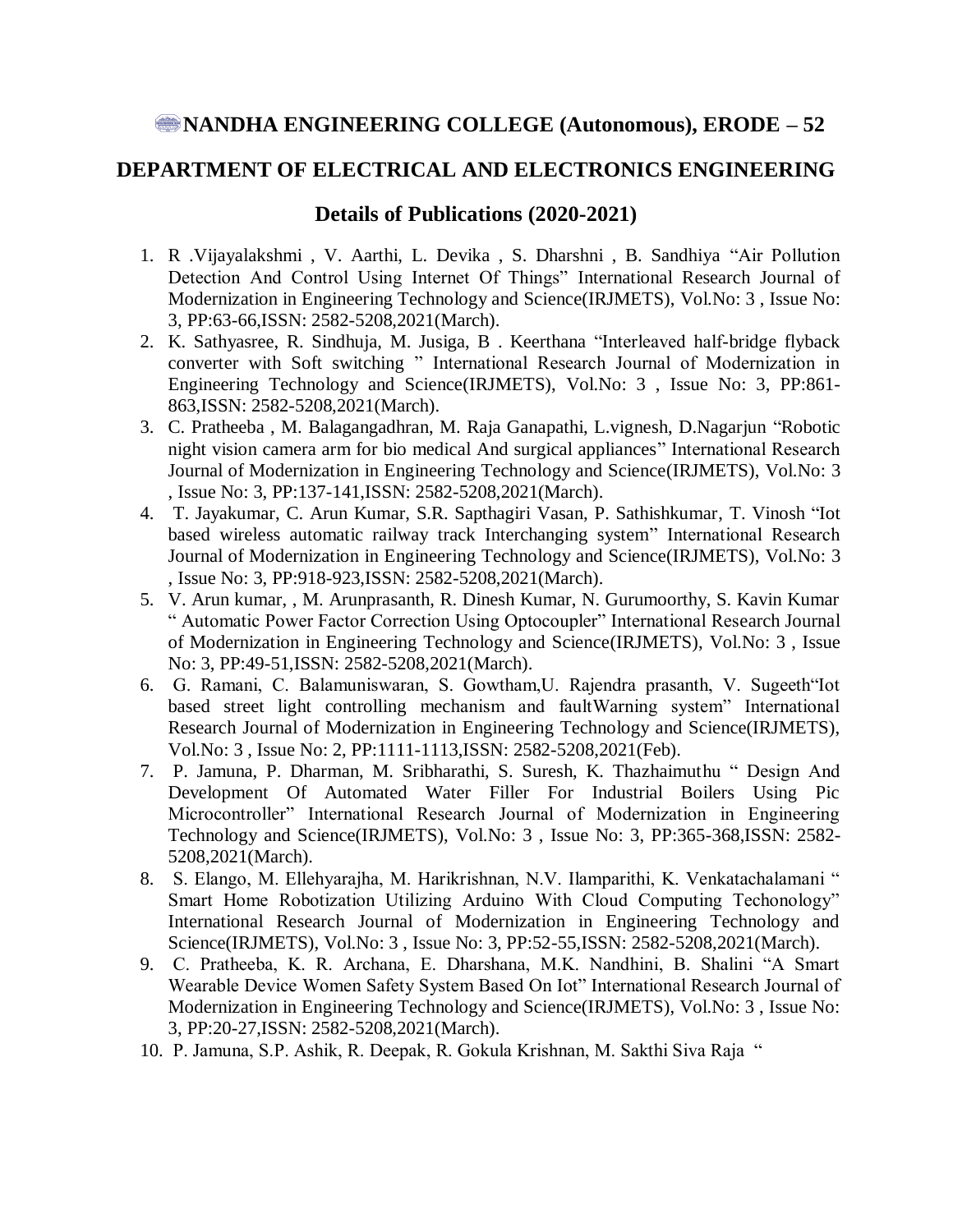Wireless Fast Charging Electric Vehicle System Based On Ultracapacitor Power Supply" International Research Journal of Modernization in Engineering Technology and Science(IRJMETS), Vol.No: 3 , Issue No: 2, PP:1158-1176,ISSN: 2582-5208,2021(Feb).

- 11. T. Jayakumar, V. Barath Kumar, J. Dinesh, A. Nandha Kumar, S. Mohammed Akmaludeen "Air Quality Detection And Monitoring System Using Iot" International Research Journal of Modernization in Engineering Technology and Science(IRJMETS), Vol.No: 3 , Issue No: 3, PP:14-19,ISSN: 2582-5208,2021(March).
- 12. G. Ramani , S. Rajkumar, P. V. Dharaneesh, S. Manibharathi, M. Surendarraj " Hydroponics System For Soilless Farming Integrated With Android Application Using Internet Of Things" International Research Journal of Modernization in Engineering Technology and Science(IRJMETS), Vol.No: 3 , Issue No: 3, PP:45-48,ISSN: 2582- 5208,2021(March).
- 13. V. Arun Kumar , M. Dhinesh, S. Gokulraja, P.S. Karthickh Raghunath, K.C. Santhosh "Self power generating of e-vehicle using Renewable energy resources" International Research Journal of Modernization in Engineering Technology and Science(IRJMETS), Vol.No: 3 , Issue No: 3, PP:28-33,ISSN: 2582-5208,2021(March).
- 14. R Vijayalakshmi , S. Hariharan, S. Elango, S. Ilango, D. Gowtham Shankar "Power Quality Improvement Of Grid Tied Pv System With Reduced Number Of Components For Stand Alone Applications" International Research Journal of Modernization in Engineering Technology and Science(IRJMETS), Vol.No: 3 , Issue No: 3, PP:220- 223,ISSN: 2582-5208,2021(March).
- 15. K. Sathyasree, N. Haripriya, K. Pavithradevi, M. Shalini " GSM Based Earth Pit Resistance Automation" International Research Journal of Modernization in Engineering Technology and Science(IRJMETS), Vol.No: 3 , Issue No: 3, PP:153-160,ISSN: 2582- 5208,2021(March).
- 16. Krishnagandhi P, Ahmedasath A, Jeeva M, Kumar k "Iot Based Patient Monitoring System Using Node Mcu" International Research Journal of Modernization in Engineering Technology and Science(IRJMETS), Vol.No: 3 , Issue No: 3, PP:56- 62,ISSN: 2582-5208,2021(March).
- 17. M. Prabu , P. Sudhan, S. Keerthivasan, S. Nagoorkani "Design And Implementation Of Smart Waste Management System For Smart City Using Iot" International Research Journal of Modernization in Engineering Technology and Science(IRJMETS), Vol.No: 3 , Issue No: 3, PP:133-136,ISSN: 2582-5208,2021(March).
- 18. V. Ravichandran, S. P. Santhosh Kumar, V. Suryadeepan, K. Thirunavukarasu, S. Nachimuthu "Design And Fabrication Of Eco-Friendly Portable Air Conditioner" International Research Journal of Modernization in Engineering Technology and Science(IRJMETS), Vol.No: 3 , Issue No: 2, PP:1301-1304,ISSN: 2582-5208,2021(Feb).
- 19. Prabhakaran S, Sindhupriya , Subhashini V, Visalini S "Smart Energy Meter Auditing With Power Demand Controller Using Internet Of Things" International Research Journal of Modernization in Engineering Technology and Science(IRJMETS), Vol.No: 3 , Issue No: 2, PP:983-986,ISSN: 2582-5208,2021(Feb).
- 20. Prabhu.M , Raviprasanth N, Raja S, Ramanishankar V B, Sakthivel A "Smart Anti Theft Alarm System Using Internet of Things" International Journal for Science and Advance Research in Technology (IJSART), Vol.No: 7 , Issue No: 3, PP:632-634,ISSN: 2395- 1052,2021(March).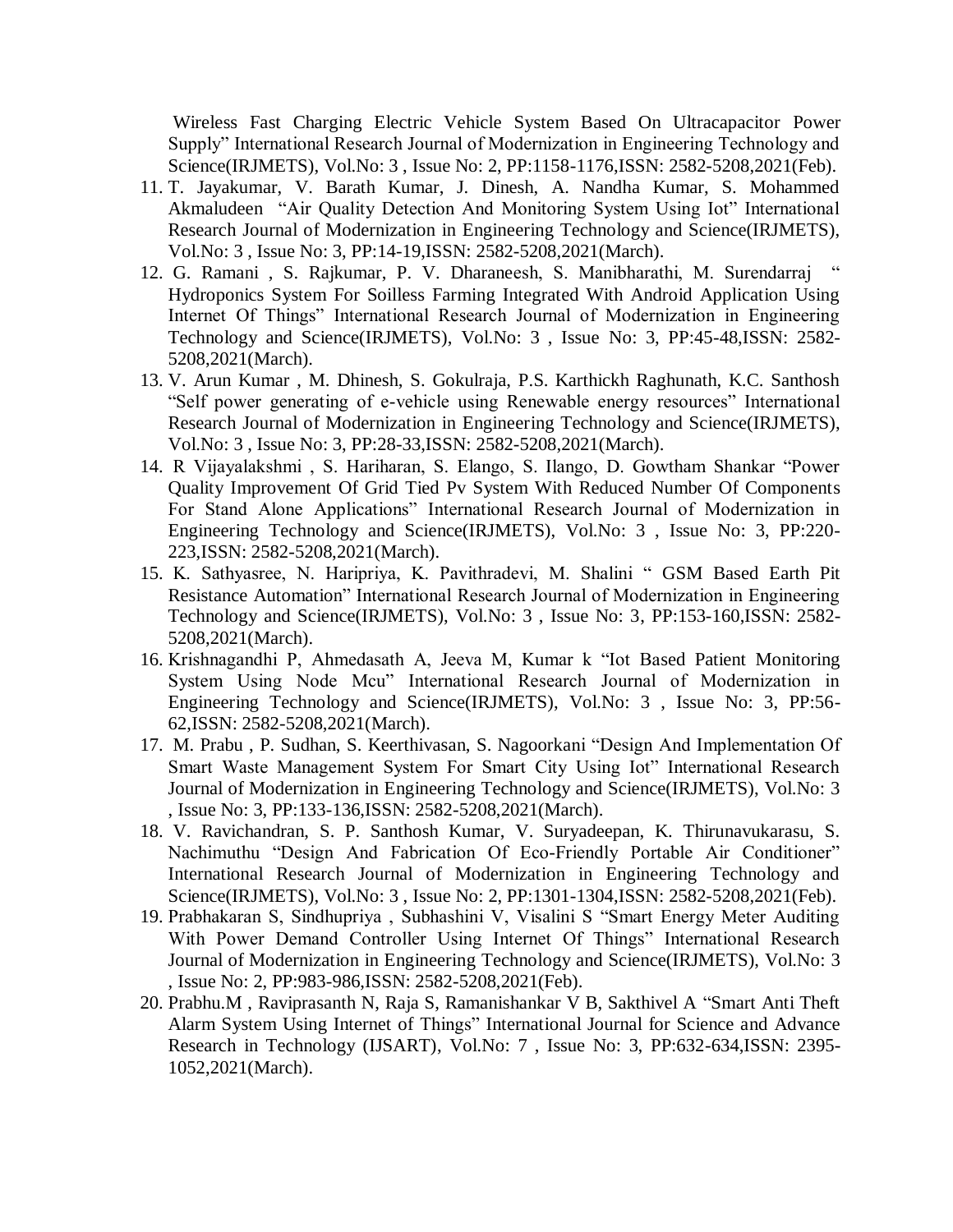- 21. B.Ramraj, S.Deenadhayalan, D.Dinesh, C.Navin, G.Sasinthara " Energy Theft Detection and Controlling System Using Wireless Communication" International Journal for Science and Advance Research in Technology (IJSART), Vol.No: 7 , Issue No: 3, PP:573-577,ISSN: 2395-1052,2021(March).
- 22. A. Satheesh , V. Gowtham, K.S. Navin, N. Omsurya, A.S. Rajvignesh "Sewage Monitoring System Using Iot" International Research Journal of Modernization in Engineering Technology and Science(IRJMETS), Vol.No: 3 , Issue No: 3, PP:1247- 1254,ISSN: 2582-5208,2021(March).
- 23. G. Ramani, Koushika. B " IoT Based Air Quality Analysing And Reporting" International Research Journal of Modernization in Engineering Technology and Science(IRJMETS), Vol.No: 3 , Issue No: 3, PP:1448-1451,ISSN: 2582- 5208,2021(March).
- 24. B.Ramraj, E. Nareshkumar, K. Rajkumar, K. Vijaykumar "Design of Automatic Smart Voltage Stablizer for Domestic Loads" International Journal for Science and Advance Research in Technology (IJSART), Vol.No: 7 , Issue No: 3, PP:569-572,ISSN: 2395- 1052,2021(March).
- 25. S. Kausalya, T. Jayakumar," IoT Based Real Time Monitoring of Solar Power Plant", Journal of Alternate Energy Sources & Technologies, Vol.No: 12 , Issue No: 1, PP:43- 48,ISSN: 2230-7982,2021.
- 26. P. Jamuna, G. Ramani, and K. P. Suresh "Performance Validation of PV System Incorporated ZSI-Dynamic VoltageRestorer for Long-Lasting Power Quality Improvement" Journal of Testing and Evaluation, Vol.No: 49 , Issue No: 5, PP:1- 19,ISSN: 0090-3973,2020.(Sep)
- 27. N Ashokkumar, Krishnagandhi P, B Kannan, Y David Solomon Raju "Smart farming field observation Using Embedded Systems" International Journal of Electrical Engineering and Technology (IJEET), Vol.No: 11 , Issue No: 4, PP:241-245,ISSN: 0976- 6553,2020(June).
- 28. J. Indirapriyadharshini , T. Sivaranjani , B. Karthikprabu , G. Saktheeswaran , R. Prince Paul "Design and fabrication of automated oil spraying machine for baking system" Materials Today: Proceedings, PP:1-6,ISSN: 2214-7853,2021(April).
- 29. S.Natarajan,R.Geetha,M.Sugumaran,T.Jayakumar,K.C.Ramya,G.Balasubramanian,G.Siv aramakrishnan," Assessment of Z-Source Based 7 level cascaded Multi Level Inverter for Induction Motor Control using Embedded Technique", Turkish Journal of Computer and Mathematics Education, Vol.No: 12 , Issue No: 11, PP: 7187-7194,ISSN 1309- 4653,2021.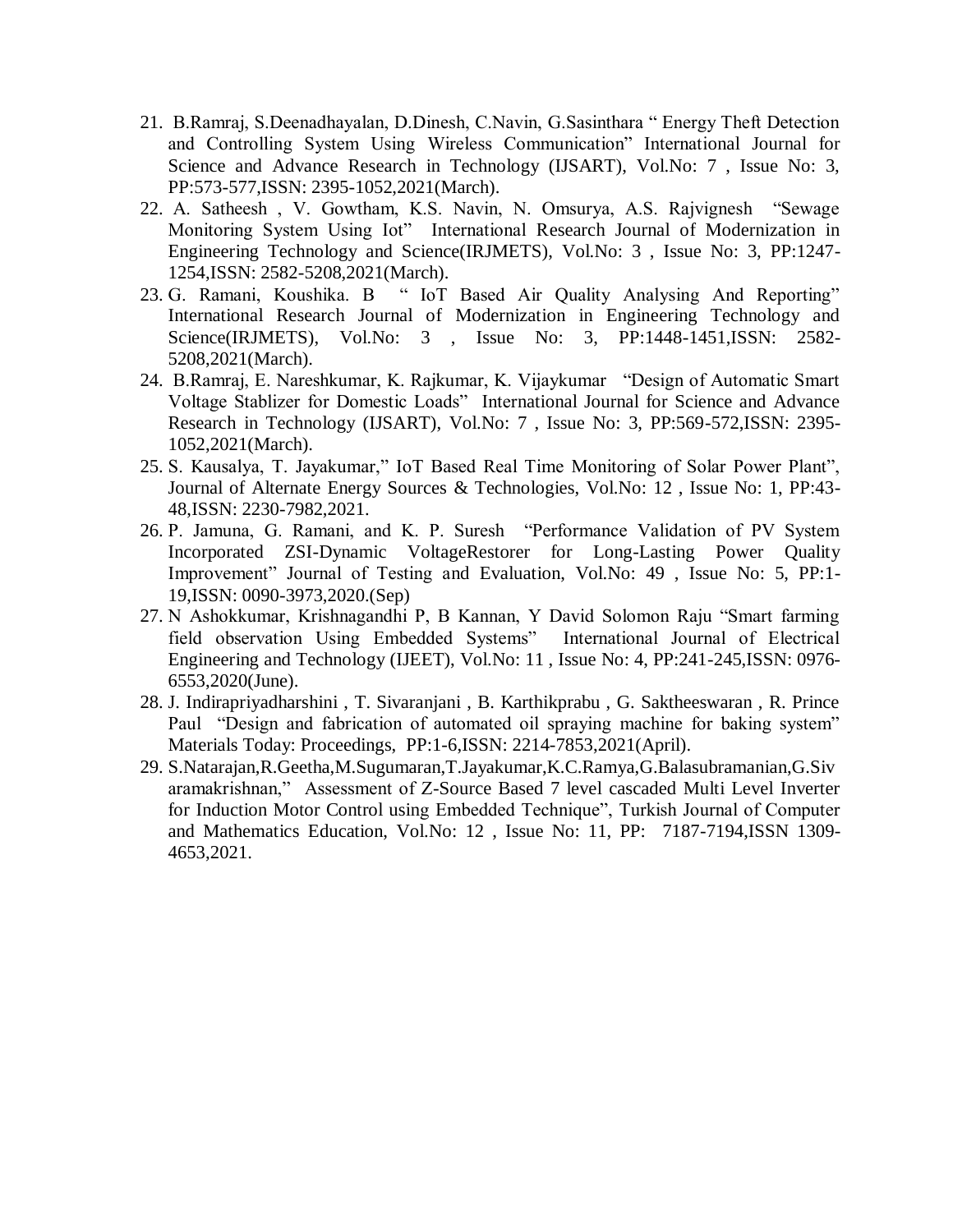## **NANDHA ENGINEERING COLLEGE (Autonomous), ERODE – 52 DEPARTMENT OF ELECTRICAL AND ELECTRONICS ENGINEERING**

#### **Details of Publications (2019-2020)**

- 1. Arun kumar V, Elango S, Prabu M, Ramraj B "Transient Overvoltages And Its Prevention And Protection" International Journal of Engineering Trends and Technology,Vol.No: 68,Issue No:3,PP:22-25, ISSN No: 2231-5381,2020.(March)
- 2. Vijayalakshmi R, Pratheeba C, Sathyasree K, Ravichandran V " Challenges, Issues And Solution For Hybrid Solar Pv And Wind Power Generation With Off-Grid Integration" International Journal of Engineering Trends and Technology (IJETT) ,Vol.No: 68 , Issue No: 3, PP:18-21,ISSN: 2231-5381,2020.(March)
- 3. T. Jayakumar, G. Preethi, V. Sree Sureya, D. Lavanya " Efficient Direct Torque Control Of Induction Motor Based On Fuzzy Logic" Journal of Critical Reviews, Vol. no:6, Issue No:6,PP:460-465, ISSN- 2394-5125 , 2019.(December)
- 4. T. Jayakumar & Albert Alexander Stonier "Implementation of solar PV system unified ZSI based dynamic voltage restorer with U-SOGIcontrol scheme for power quality improvement" Automatika -Journal for Control, Measurement, Electronics, Computing and Communications, Vol.No: 61,Issue NO: 3,PP: 371–387, ISSN: 0005-1144 (Print) 1848-3380 (Online),2020.(May)
- 5. S.Jagadeesan, C.Mani, R.Navin Kumar, S.Prabhakaran "High Level Secure Messages Based On Steganography And Cryptography" International Journal of Engineering Trends and Technology (IJETT) ,Vol.No: 68, IssueNo: 2,PP:142-145, ISSN: 2231- 5381,2020.(Feb)
- 6. Maheswari Chennippan, Priyanka E. Bhaskaran, Ibrahim Sherrif K. Adhulrasheed, Thangavel Subramaniam, Ramani Govindasamy "Vibration Signals Based Bearing Defects Identification Through Online Monitoring Using LABVIEW" Journal Europeen des systems Automatises, Vol.No: 53, Issue No: 2,PP:187-193, ISSN: 1269-6935 (print); 2116-7087 (online),2020.(April)
- 7. N.Subha Lakshmi, Arunkumar V, Vijayalakshmi R, Vidhya H "Investigations on Brushless DC Motor Drive to Control Speed Using Single Input Fuzzy Logic and PID Controller"Test Engineering &Management, Vol.no: 83, PP:6174-6177,ISSN:0193- 4120,2020(May-June)
- 8. Logeswaran T, Elango S,Ramraj B, Prabhu M " A Robotic Arm based Prosthetic Food Feeding Mechanisms for Upper Limb Amputees" International Journal of Advanced Science and Technology, Vol.No: 29, Issue No: 7, pp. 4261-4268, ISSN: 2005- 4238,2020.
- 9. G.praveen Santhoshkumar, B.Karthikprabu, Mr.S.Sasikumar" Intelligent Circuit Breaker To Prevent The Transformer From Lightening By Using Solid State Devices For Opto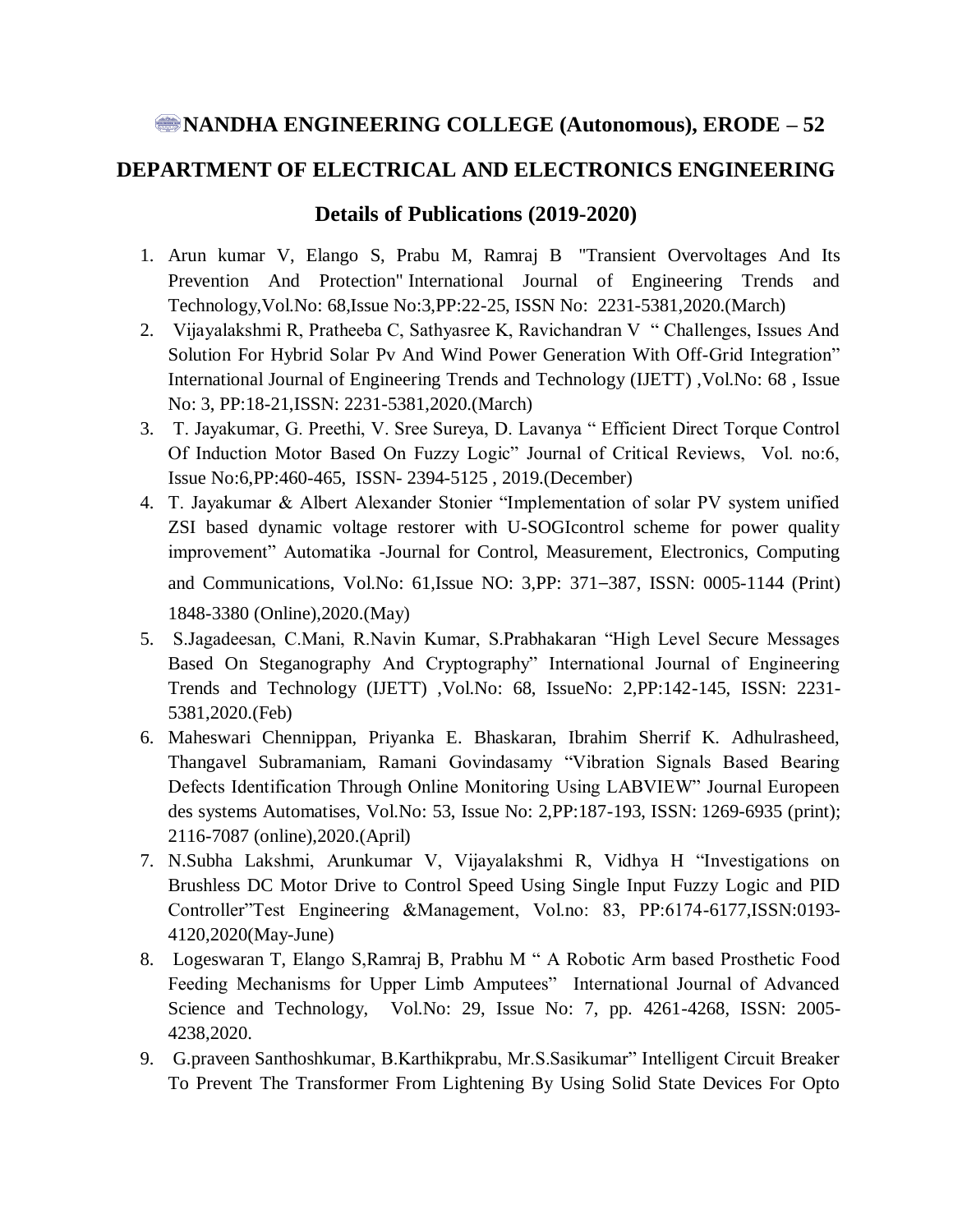Coupler", International Journal of Engineering Trends and Technology (IJETT), Vol.No: 68, Issue No: 3, pp. 32-37, ISSN: 2231-5381,2020(March)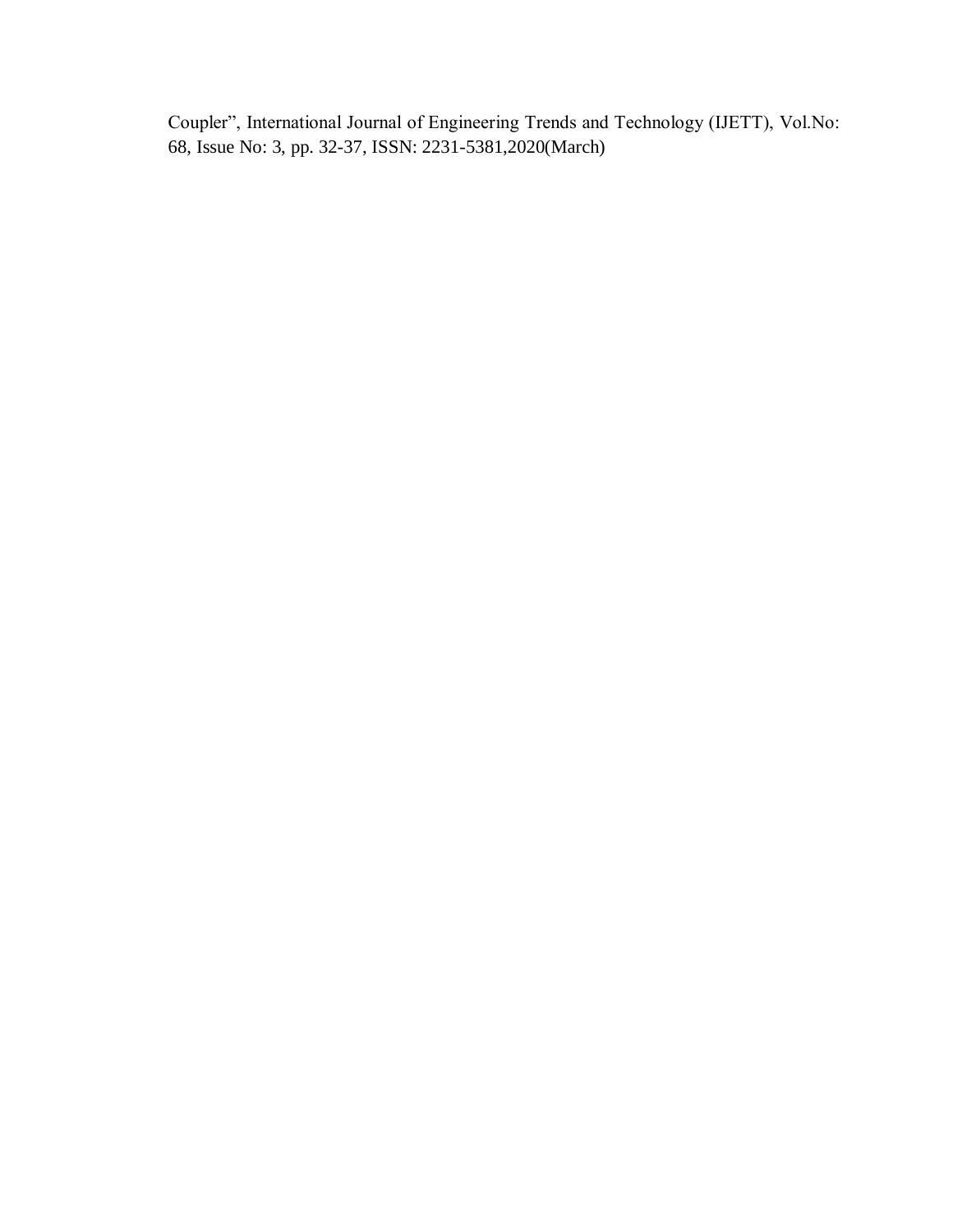# **NANDHA ENGINEERING COLLEGE (Autonomous), ERODE – 52 DEPARTMENT OF ELECTRICAL AND ELECTRONICS ENGINEERING**

#### **Details of Publications (2018-2019)**

- 1. Ravichandran.V, "DC starter motor performance testing using labview", International Journal of Intellectual Advancements and Research in Engineering Computations, Vol.No:7 , Issue No: 2, PP: 2025-2031, ISSN No: 2348-2079, 2019.
- 2. K.Sathyasree,"Design and fabrication of magnet actuation technique to produce current", International Journal of Intellectual Advancements and Research in Engineering Computations, Vol.No:7, Issue No: 2, PP: 2039-2047, ISSN No: 2348-2079, 2019.
- 3. Dr.G.Ramani, " Smart home environment monitor and control using node MCU", International Journal of Intellectual Advancements and Research in Engineering Computations, Vol.No:7, Issue No: 2, PP: 2048-2052, ISSN No: 2348-2079, 2019.
- 4. Dr.G.Ramani, "Design anaysis of transformer parameters using simulink", International Journal of Intellectual Advancements and Research in Engineering Computations, Vol.No:7, Issue No: 2, PP: 2061-2065, ISSN No: 2348-2079, 2019.
- 5. K.Sathyasree," Harmonic reduction and power quality improvenment by using UPQC", International Journal of Intellectual Advancements and Research in Engineering Computations, Vol.No:7, Issue No: 2, PP: 2066-2070, ISSN No: 2348-2079, 2019.
- 6. V.Arunkumar," Modified single-phase single stage grid tied PV system with MPPT and suppressed leakage current", International Journal of Intellectual Advancements and Research in Engineering Computations, Vol.No:7, Issue No: 2, PP: 2071-2077, ISSN No: 2348-2079, 2019.
- 7. V.Arunkumar," Smart solar powered pesticide sprayer", International Journal of Intellectual Advancements and Research in Engineering Computations, Vol.No:7, Issue No: 2, PP: 2078-2081, ISSN No: 2348-2079, 2019.
- 8. Dr.G.Ramani, " Elegant live temperature, humidity, PH and moisture monitoring in agriculture system using IOT", International Journal of Intellectual Advancements and Research in Engineering Computations, Vol.No:7, Issue No: 2, PP: 2082-2088, ISSN No: 2348-2079, 2019.
- 9. Dr.A.Satheesh, " An efficient approach of mechanical pump sealing filter system using PLC", International Journal of Intellectual Advancements and Research in Engineering Computations, Vol.No:7, Issue No: 2, PP: 2089-2097, ISSN No: 2348-2079, 2019.
- 10. V.Arunkumar, "Smart communication system for human life safety system in industry", International Journal of Intellectual Advancements and Research in Engineering Computations, Vol.No:7, Issue No: 2, PP: 2098-2101, ISSN No: 2348-2079, 2019.
- 11. Dr.G.Ramani, " Solar powered automatic irrigation system using moisture sensor ", International Journal of Intellectual Advancements and Research in Engineering Computations, Vol.No:7, Issue No: 2, PP: 2111-2116, ISSN No: 2348-2079, 2019.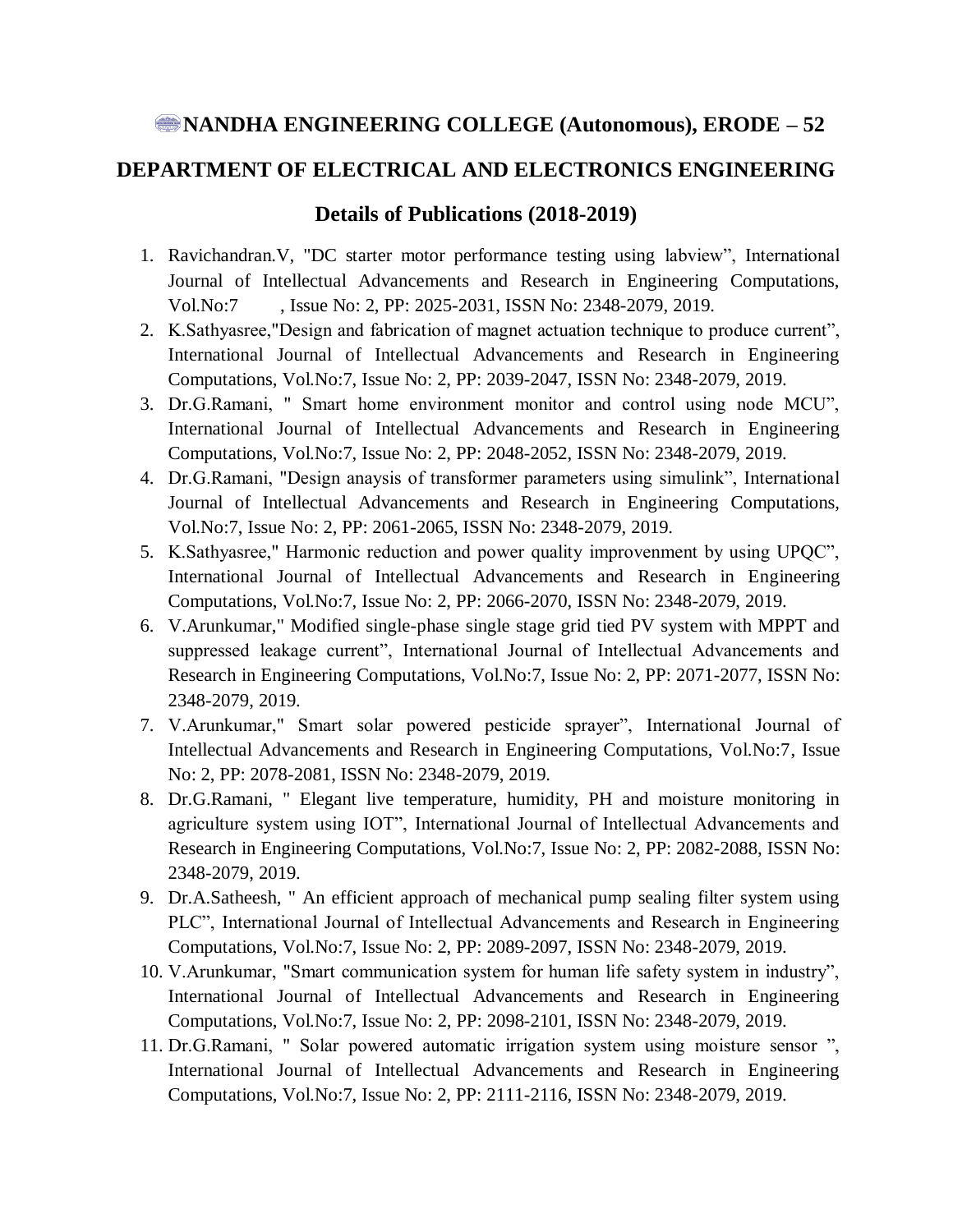- 12. S.Prabhakaran," Hand gesture recognization for wheelchair control using pic microcontroller", International Journal of Intellectual Advancements and Research in Engineering Computations, Vol.No:7, Issue No: 2, PP: 2117-2122, ISSN No: 2348-2079, 2019.
- 13. R.Vijayalakshmi,"GPS and GSM based vehicle tracking system using arduino", International Journal of Intellectual Advancements and Research in Engineering Computations, Vol.No:7, Issue No: 2, PP: 2123-2130, ISSN No: 2348-2079, 2019.
- 14. T.Jayakumar," Vehicle accident detection and alcohol detector system using arduino", International Journal of Intellectual Advancements and Research in Engineering Computations, Vol.No:7, Issue No: 2, PP: 2131-2137, ISSN No: 2348-2079, 2019.
- 15. Dr.A.Satheesh, "Implementation of enhanced sit algorithm for embedded systems", International Journal of Intellectual Advancements and Research in Engineering Computations, Vol.No:7, Issue No: 2, PP: 2138-2142, ISSN No: 2348-2079, 2019.
- 16. M.Prabu, " IOT based underground cable fault detector", International Journal of Intellectual Advancements and Research in Engineering Computations, Vol.No:7, Issue No: 2, PP: 2143-2147, ISSN No: 2348-2079, 2019.
- 17. C.Pratheeba, "Smart meter reading monitoring system for home using power line communication", International Journal of Intellectual Advancements and Research in Engineering Computations, Vol.No:7, Issue No: 2, PP: 2148-2151, ISSN No: 2348-2079, 2019.
- 18. S.Elango, "Energy management of PV and wind hybrid system", International Journal of Intellectual Advancements and Research in Engineering Computations, Vol.No:7, Issue No: 2, PP: 2152-2155, ISSN No: 2348-2079, 2019.
- 19. M.Prabu, " Accident reporting and guidance system using GPS", International Journal of Intellectual Advancements and Research in Engineering Computations, Vol.No:7, Issue No: 2, PP: 2156-2160, ISSN No: 2348-2079, 2019.
- 20. S.Elango, "Transformer less inverter for PV grid tied applications", International Journal of Intellectual Advancements and Research in Engineering Computations, Vol.No:7, Issue No: 2, PP: 2161-2164, ISSN No: 2348-2079, 2019.
- 21. P.Krishna Gandhi, " Integrated renewable energy and smart grid system to improve voltage quality and harmonic distortion losses at electric vehicle charging stations", International Journal of Intellectual Advancements and Research in Engineering Computations, Vol.No:7, Issue No: 2, PP: 2165-2167, ISSN No: 2348-2079, 2019.
- 22. Ravichandran.V, " Automation of solar adsorption refrigeration system", International Journal of Intellectual Advancements and Research in Engineering Computations, Vol.No:7 , Issue No: 2, PP: 2995-2998, ISSN No: 2348-2079, 2019.
- 23. P.Krishna Gandhi, " Vehicle to vehicle communication using LI-FI technology", International Journal of Intellectual Advancements and Research in Engineering Computations, Vol.No:7, Issue No: 2, PP: 2168-2172, ISSN No: 2348-2079, 2019.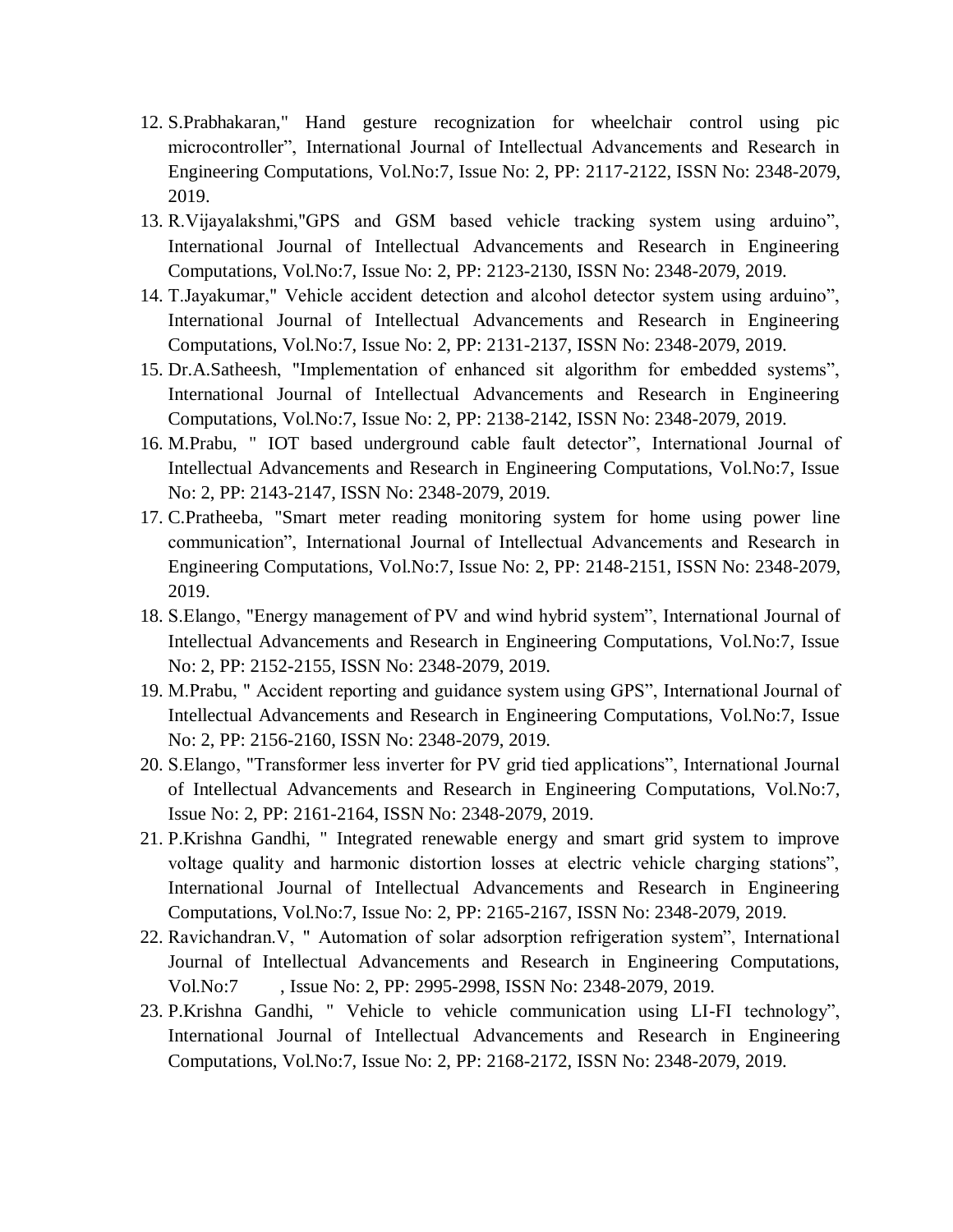- 24. B.Ramraj, "Design and implementation of automated car parking system using RFID", International Journal of Intellectual Advancements and Research in Engineering Computations, Vol.No:7, Issue No: 2, PP: 2177-2181, ISSN No: 2348-2079, 2019.
- 25. T.Jayakumar," Solar based trapper for pest control", International Journal of Intellectual Advancements and Research in Engineering Computations, Vol.No:7, Issue No: 2, PP: 2999-3001, ISSN No: 2348-2079, 2019.
- 26. B.Ramraj, " IOT based energy meter", International Journal of Intellectual Advancements and Research in Engineering Computations, Vol.No:7, Issue No: 2, PP: 2182-2186, ISSN No: 2348-2079, 2019.
- 27. C.Pratheeba, " Controlling boiler feed water flow by using quasi-z-Source indirect matrix converter fed Induction motor drive ", International Journal of Intellectual Advancements and Research in Engineering Computations, Vol.No:7, Issue No: 2, PP: 2187-2191, ISSN No: 2348-2079, 2019.
- 28. R.Vijayalakshmi," Smart dust bin based on IOT monitoring system", International Journal of Intellectual Advancements and Research in Engineering Computations, Vol.No:7, Issue No: 2, PP: 2192-2201, ISSN No: 2348-2079, 2019.
- 29. B.Ramraj, " GSM based power theft monitoring and controlling system using ARDUINO", International Journal of Intellectual Advancements and Research in Engineering Computations, Vol.No:7, Issue No: 2, PP: 2202-2209, ISSN No: 2348-2079, 2019.
- 30. Ramani.G and Dr.K.Geetha," A Novel Code Compression Approach For Embedded Risc Processor", Journal of Electrical Engineering, Vol.No:19, Issue No: 1,PP:128-131, ISSN No: 1582-4594,2019(Feb)
- 31. Dr.G. Ramani, P. Jamuna, P. Ramya, A. Megala," Implementation of Dictionary and Bitmask based Fixed and Variable Frequency Algorithm for at Mega Processor", Jour of Adv Research in Dynamical & Control Systems, Vol.No:11, Issue No: 2,PP:312-319, ISSN No: 1943-023X,2019(Jan)
- 32. "Ms.A.Kowsika, Ms.K.Menaga, Ms.D.Monisha, & Mr.B.Karthikprabu" Smart Solar Powered Pesticide Sprayer for Agriculture International Journal of Intellectual Advancements and Research in Engineering Computations, Volume-7 Issue-1, ISSN:2348-2079, Vol.–07(01) 2019 [941-948].
- 33. "Mr.V.Mugunthan. Mr.S.Sridhar, Mr.B.Gokulakannan, & Mr.G.Praveen Santhoshkumar" PLC Based Automated Shrink Bundling Machine for Packing in Paper Industry Journal of Intellectual Advancements and Research in Engineering Computations, Volume-7 Issue-1, ISSN:2348-2079, Vol.–07(01) 2019 [935-940].
- 34. "Mr.K.S. Hariprasath, Ms. G.Swaathe, & Mr.G. Praveen santhoshkumar" Automatic Weigh Bridge Monitoring Using Image Processing Technique In Labview Journal of Intellectual Advancements and Research in Engineering Computations, ISSN: 2348- 2079, Vol.–07(01) 2019 [949-956].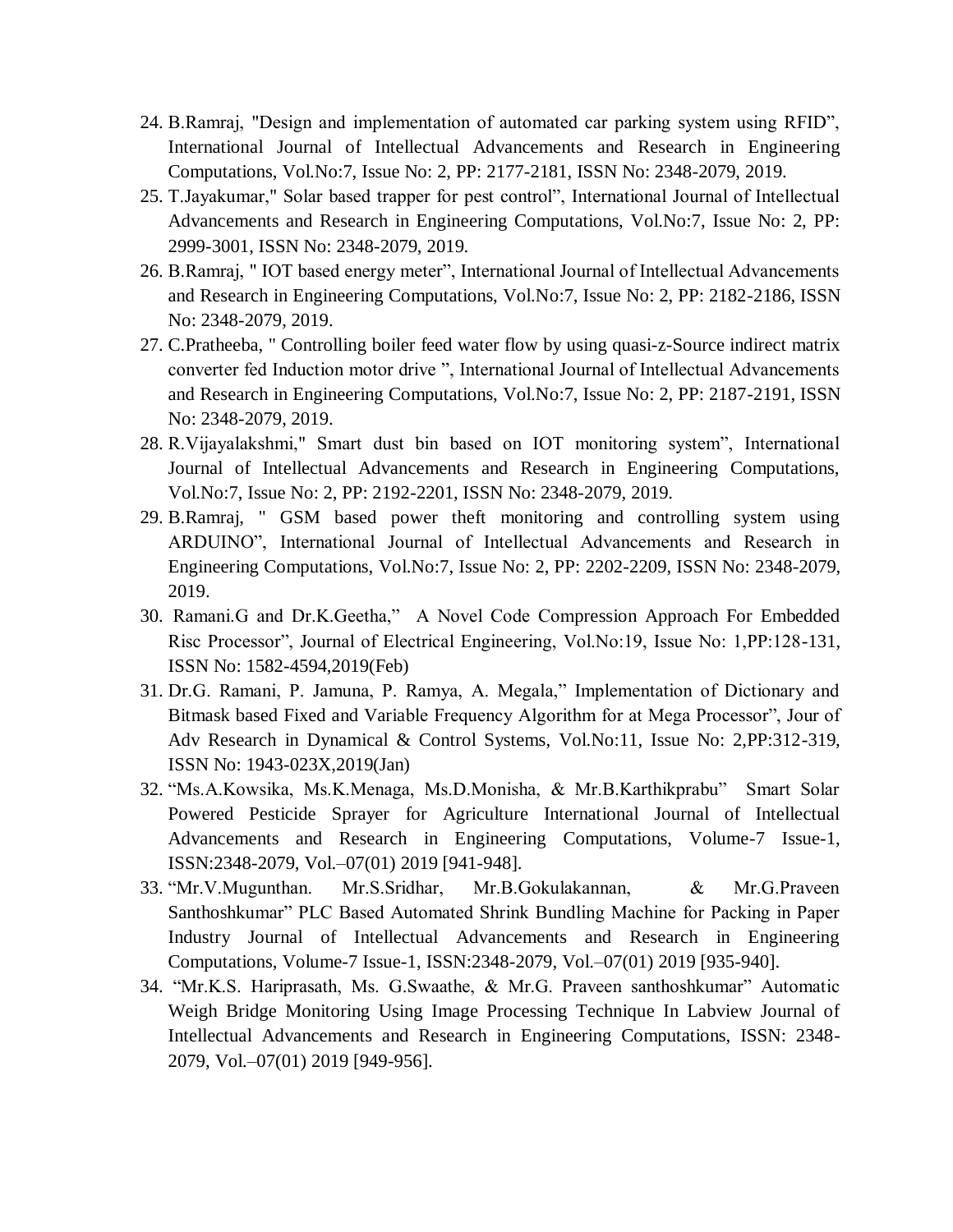- 35. "Mr.S.Deivaranjithkumar,Mr. G.Praveen,Mr. V.Thirumoorthy,& Mr.G.Praveensanthoshkumar" Modeling and Control of Chemical Process in Dying Industry using Solenoid flow control Journal of Intellectual Advancements and Research in Engineering Computations, Volume-7 Issue-1, ISSN:2348-2079, Vol.–07(01) 2019 [935-940].
- 36. "Mr.A.Natarajan, Mr.V.Gokulakrishnan, Mr.P.Loguprasanth, & Mr.S.Sasikumar" Development of an automatic monitoring and control system for the objects on the conveyer belt. Journal of Intellectual Advancements and Research in Engineering Computations, Volume-7 Issue-1, ISSN:2348-2079 Vol.–07(01) 2019 [977-982].
- 37. "Ms.K.Kavimalar, Ms.M.Nivetha, & Mr.S.Sasikumar" Automation of Dye Preparation System in Paper Industry, Journal of Intellectual Advancements and Research in Engineering Computations, Volume-7 Issue-1, ISSN:2348-2079, Vol.–07(01) 2019 [983- 989].
- 38. "Mr.R.Gobinath, Mr.A.Raghul, Mr.J.Suriya Thomas, & Ms.P.Sapthika Parthi" IOT based fire department alerting system. Journal of Intellectual Advancements and Research in Engineering Computations, Volume-7 Issue-1, ISSN:2348-2079, Vol.– 07(01) 2019 [963-968].
- 39. "Mr.K. Kavin, Mr. B. Muthuvel, Mr. N. Pradeep, & Ms. P.Sapthika Parthi" Boiler Drum Level Control using Three Element Strategy. Journal of Intellectual Advancements and Research in Engineering Computations, Volume-7 Issue-1, ISSN:2348-2079, Vol.– 07(01) 2019 [990-998].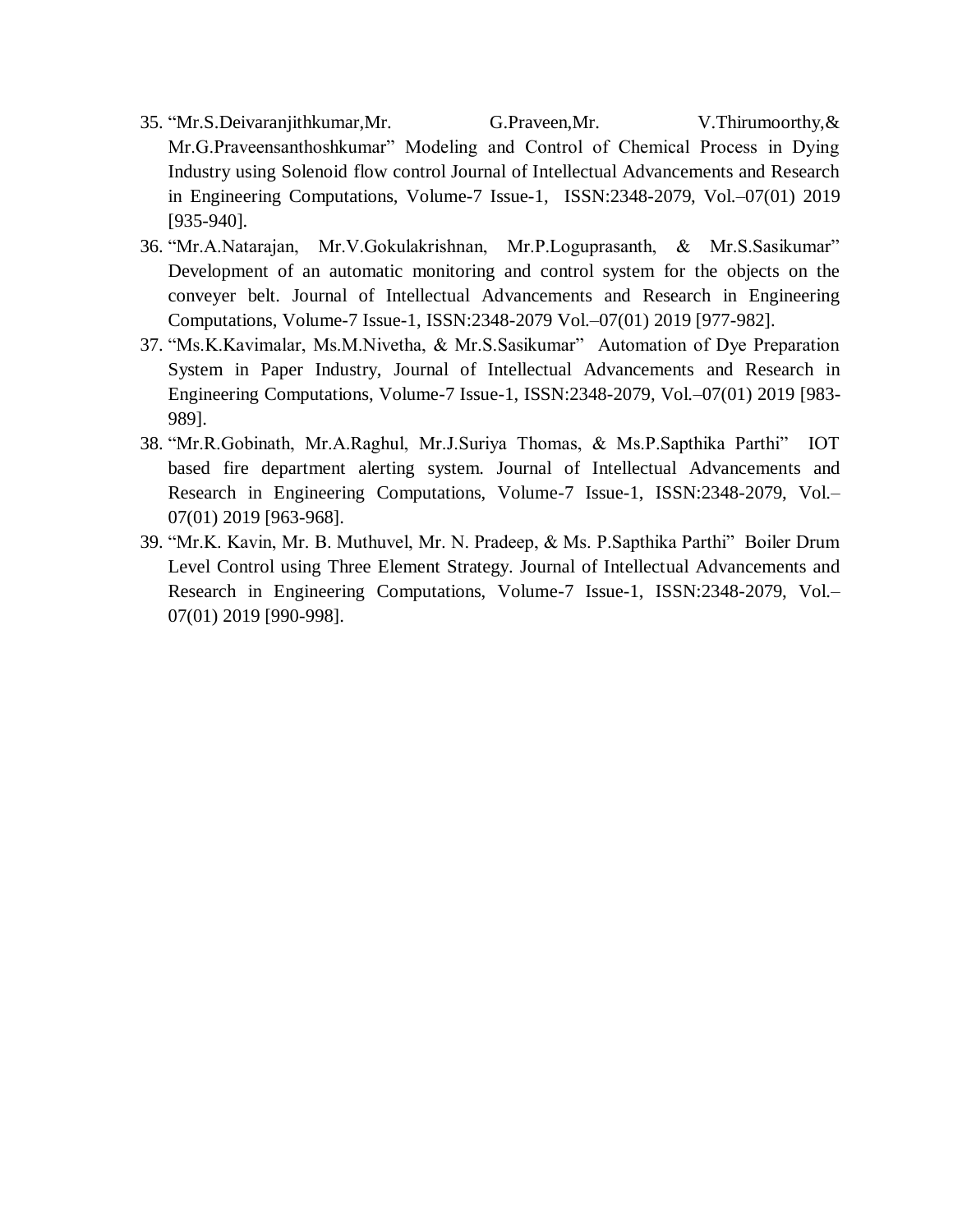# **NANDHA ENGINEERING COLLEGE (Autonomous), ERODE – 52 DEPARTMENT OF ELECTRICAL AND ELECTRONICS ENGINEERING**

#### **Details of Publications (2017-2018)**

- 1. Dr.A.Satheesh, P.Abinaya, A.J.Ajitha, N.Komaladevi, N.Nandhini "Speed Synchronisation of Multimotor Drive Via Profibus" International Journal of Intellectual Advancements and Research in Engineering Computations, Vol.No 6,Issue.No 2, pp2099-2103, 2018.
- 2. V. Ravichandran, Aravinth S.A.S, Dinesh M, Midhun Johny , Mohanasundaram K.S," Automatic Broke Feeding System for the Finishing House Pulper in Paper Machine " International Journal of Intellectual Advancements and Research in Engineering Computations, Vol.No 6,Issue.No 2, pp 2104-2107, 2018.
- 3. R.Vijayalaksmi, Bhuvaneshwaran S, Janarthanan K, Karthik S, Kumaresh R," Automatic Ream Handling System For As/Rs (Automatic Storage And Retreival System) In Paper Machine 3", International Journal of Intellectual Advancements and Research in Engineering Computations, Vol.No 6,Issue.No 2, pp 2108-2117, 2018.
- 4. R.Vijayalakshmi, M.Sathishkumar, N.Shankaranand, T.Vijaykumar, M.Vigneshwaran," Industrial Powerload Scheduler Via Iot And Updater " International Journal of Intellectual Advancements and Research in Engineering Computations, Vol.No 6,Issue.No 2, pp 2108- 2118, 2018.
- 5. Prabu.M, Deepika.L, Kaviya.S, Palkumarathi.S, Sindhu.P," Multilevel Inverter Topology for Renewable Energy Grid Integration ", International Journal of Intellectual Advancements and Research in Engineering Computations, Vol.No 6,Issue.No 2, pp 2122-2126, 2018.
- 6. C.Pratheeba, K.Karthick, K.S.Rajesh Kumar, K.Rajkumar,S.Vivek , " Portable Solar Lighting System "International Journal of Intellectual Advancements and Research in Engineering Computations, Vol.No 6,Issue.No 2, pp 2127-2133, 2018.
- 7. Elango S , Durgaganeshmoorthi P , Jeeva E , Jeeva N.R , Jeganprakash N." Smart IOT Technology For Machine Condition Monitoring " "International Journal of Intellectual Advancements and Research in Engineering Computations, Vol.No 6,Issue.No 2, pp 2134-2138, 2018.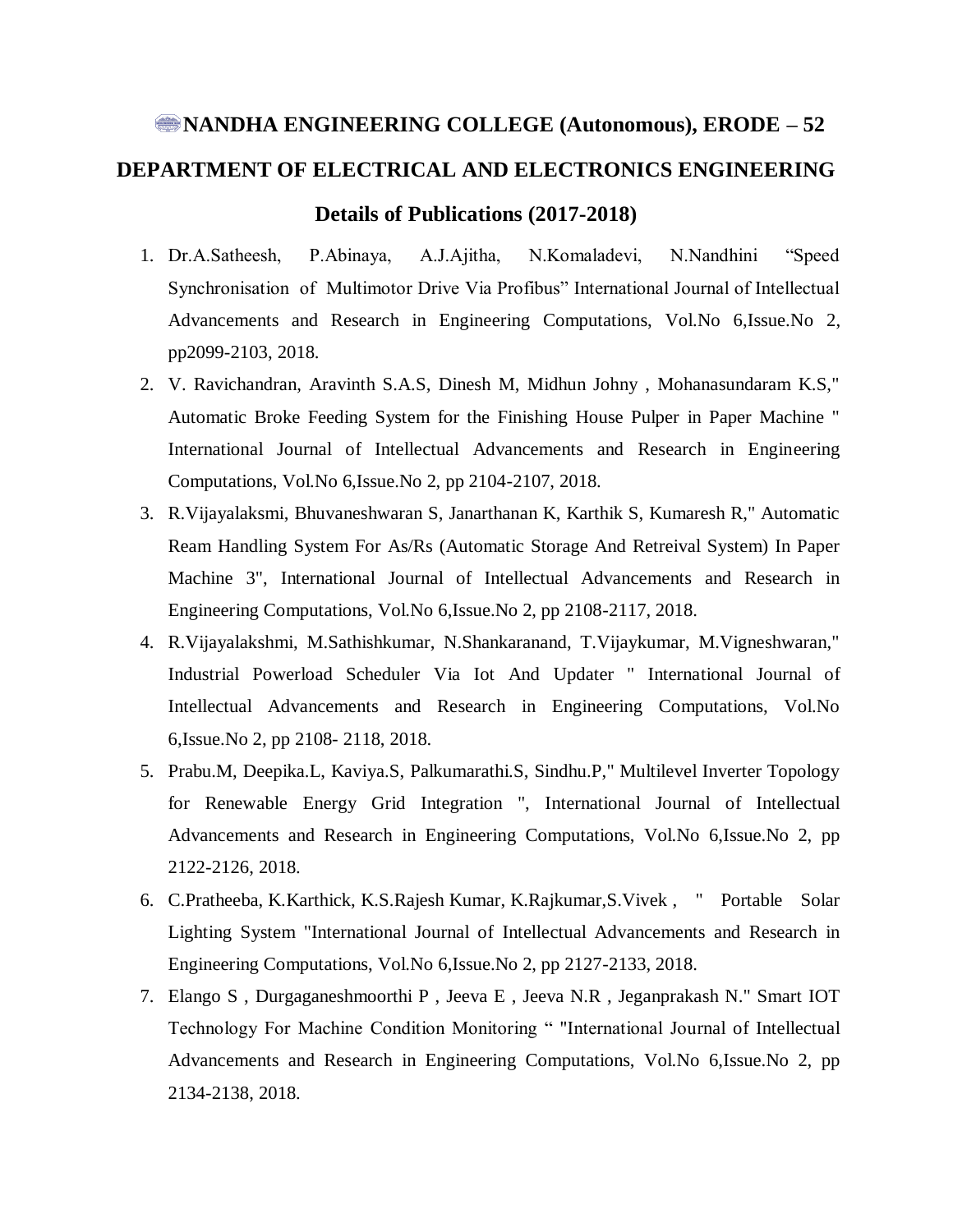- 8. P. Krishna Gandhi,M. Naveen, A. Praveen Kumar, K. Kings, Shine Ebison" Thermal Power Plant Status Monitoring Using Gprs " International Journal of Intellectual Advancements and Research in Engineering Computations, Vol.No 6,Issue.No 2, pp 2139-2141, 2018.
- 9. S.Elango ,Dhinesh E , Santhosh kumar K , Sethupathi S , Vivek S , " Digital Relay Protection of Generator Transformer in Thermal Power Station Using Microcontroller", International Journal of Intellectual Advancements and Research in Engineering Computations, Vol.No 6,Issue.No 2, pp 2142-2145, 2018.
- 10. K.Sathyasree Johnclinton.C, Manikandan.M, Manikandan.S¸ Mohanraj.R", Hybrid Power Management In Paper Mill", International Journal of Intellectual Advancements and Research in Engineering Computations, Vol.No 6,Issue.No 2, pp 2146-2148, 2018.
- 11. Menakambal.SDivakaran.KHaripraveen.NJagatheesh.PKa nthavel.S," Effluent Treatment Plant ", International Journal of Intellectual Advancements and Research in Engineering Computations, Vol.No 6,Issue.No 2, pp 2149-2152, 2018.
- 12. Ramraj.B, Pushpalatha.V, Rajalakshmi.N , Sobika.S , Swedha K.M " Line fault detection and load sharing using IOT ", International Journal of Intellectual Advancements and Research in Engineering Computations, Vol.No 6,Issue.No 2, pp 2153-2158, 2018.
- 13. B.Ramraj , R.Ranjithkumar , D.Sharon, S.Thamaraikannan S.V.Tharani raja. " Smart Generator Monitoring And Control System In Industry Using Microcontroller And Gsm "International Journal of Intellectual Advancements and Research in Engineering Computations, Vol.No 6,Issue.No 2, pp 2169-2173, 2018.
- 14. V. Arun Kumar , Gowtham S , Bragathishwaran P , Sathishkumar R , Sathrapathi R ," Power Quality Improvement Using Direct Converter For An AC Load ", International Journal of Intellectual Advancements and Research in Engineering Computations, Vol.No 6,Issue.No 2, pp 2174-2178, 2018.
- 15. Ramani.G, Guna.G, Karthi.R , Karthik Raja.K , Kamesh.D " Grid Frequency based 210MW generator load control by using PIC Microcontroller ", International Journal of Intellectual Advancements and Research in Engineering Computations, Vol.No 6,Issue.No 2, pp 2186-2191, 2018.
- 16. B.Guga priya, Mr.S.Prabhakaran," Raspberry Pi Gui Kernel Remote Authentication Multitasking & Embedded Web Control", International Journal of Intellectual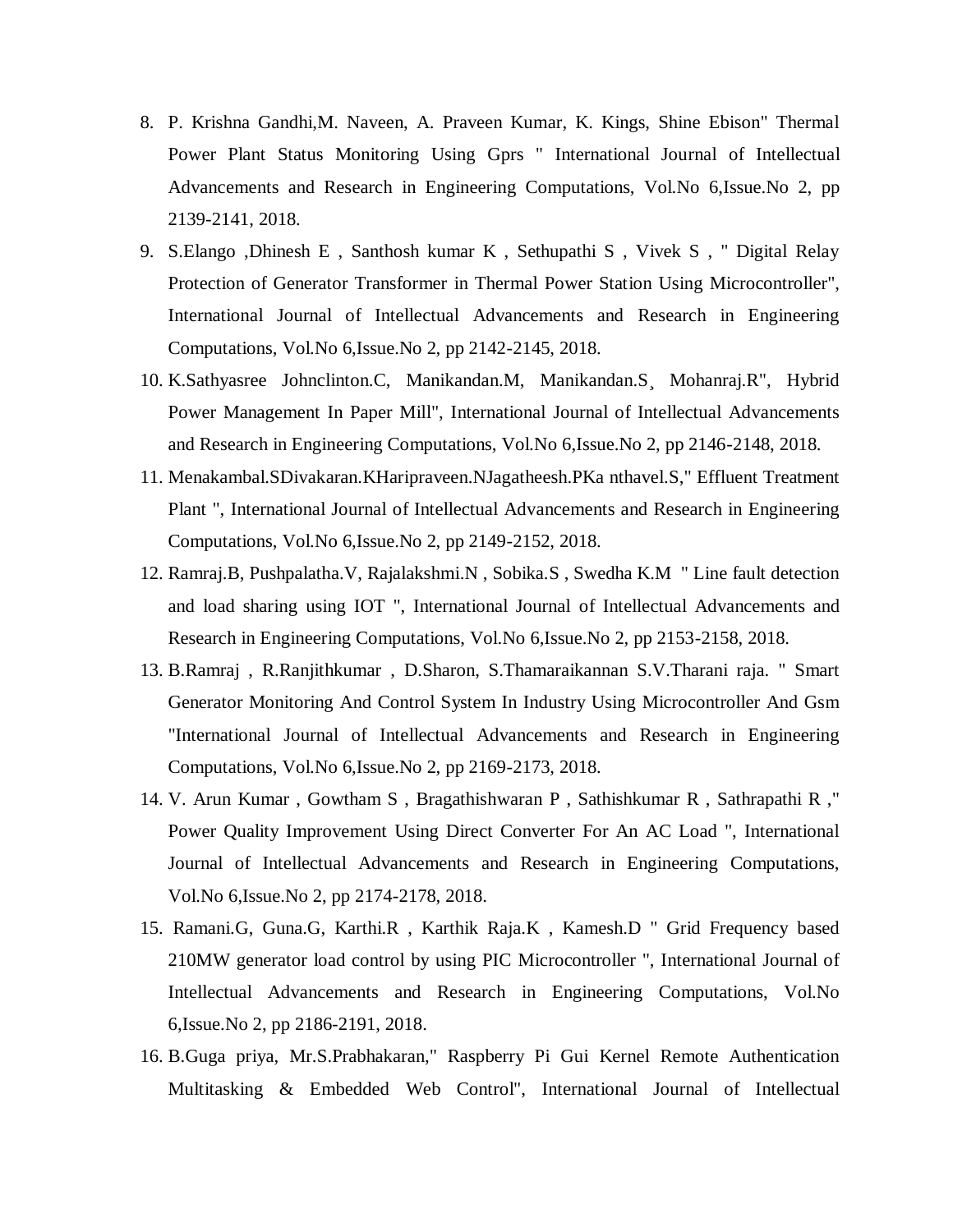Advancements and Research in Engineering Computations, Vol.No 6,Issue.No 2, pp 2192-2198, 2018.

- 17. J.Tryphena, Mrs.G.Ramani," Automatic Billing Trolley In Mega Mall ", International Journal of Intellectual Advancements and Research in Engineering Computations, Vol.No 6,Issue.No 2, pp 2217-2224, 2018.
- 18. M.Prabu, V.Arunesh, N.Thirumoorthi, I.Yabesh,K.Yuvaraj," Design and implementation of RTC for Textile Automation", International Journal of Intellectual Advancements and Research in Engineering Computations, Vol.No 6,Issue.No 2, pp 2233-2237, 2018.
- 19. T.Jayakumar, Balaji.B.P, Sathishkumar .M Thamaraiselvan.C, " Automatic Irrigation System Based on Solar Power " International Journal of Intellectual Advancements and Research in Engineering Computations, Vol.No 6,Issue.No 2, pp 2238-2244, 2018.
- 20. M. Priya Rani, C.Radhika P. Vallimayil, J. Vennila, Mrs.G.Ramani," Multiple Transformer Parameter Protection And Monitoring Using Microcontroller ", International Journal of Intellectual Advancements and Research in Engineering Computations, Vol.No 6,Issue.No 2, pp 2245-2253, 2018
- 21. Sathyasree.k, M.Madhubalu, V.Muthumanivel, M.Rajamaideen, S.Rajkumar," Harmonics Compensation In Industry HT line With Voltage Source Inverter Using PSO", International Journal of Intellectual Advancements and Research in Engineering Computations, Vol.No 6,Issue.No 2, pp 2254-2257, 2018.
- 22. V. Arun kumar, K.Thirukumaran, M.Vinoth kumar, R.Srikanth, N.Ranga samy," Modified Single Phase Grid Tied Inverter With Mppt", International Journal of Intellectual Advancements and Research in Engineering Computations, Vol.No 6,Issue.No 2, pp 2258-2264, 2018.
- 23. S.Menakambal,Ashokkumar C, Pradeepraj K, Seenivasan V, Sudhakar V," Evaluation Of The Main Mppt Technique For Pv Applications", International Journal of Intellectual Advancements and Research in Engineering Computations, Vol.No 6,Issue.No 2, pp 2277-2280, 2018.
- 24. T.Jayakumar,Parameshwaran.P,V.Poovarasan,Thirumurugan," Industrial Temperature Monitoring On Web Cloud", International Journal of Intellectual Advancements and Research in Engineering Computations, Vol.No 6,Issue.No 2, pp 2281-2286, 2018.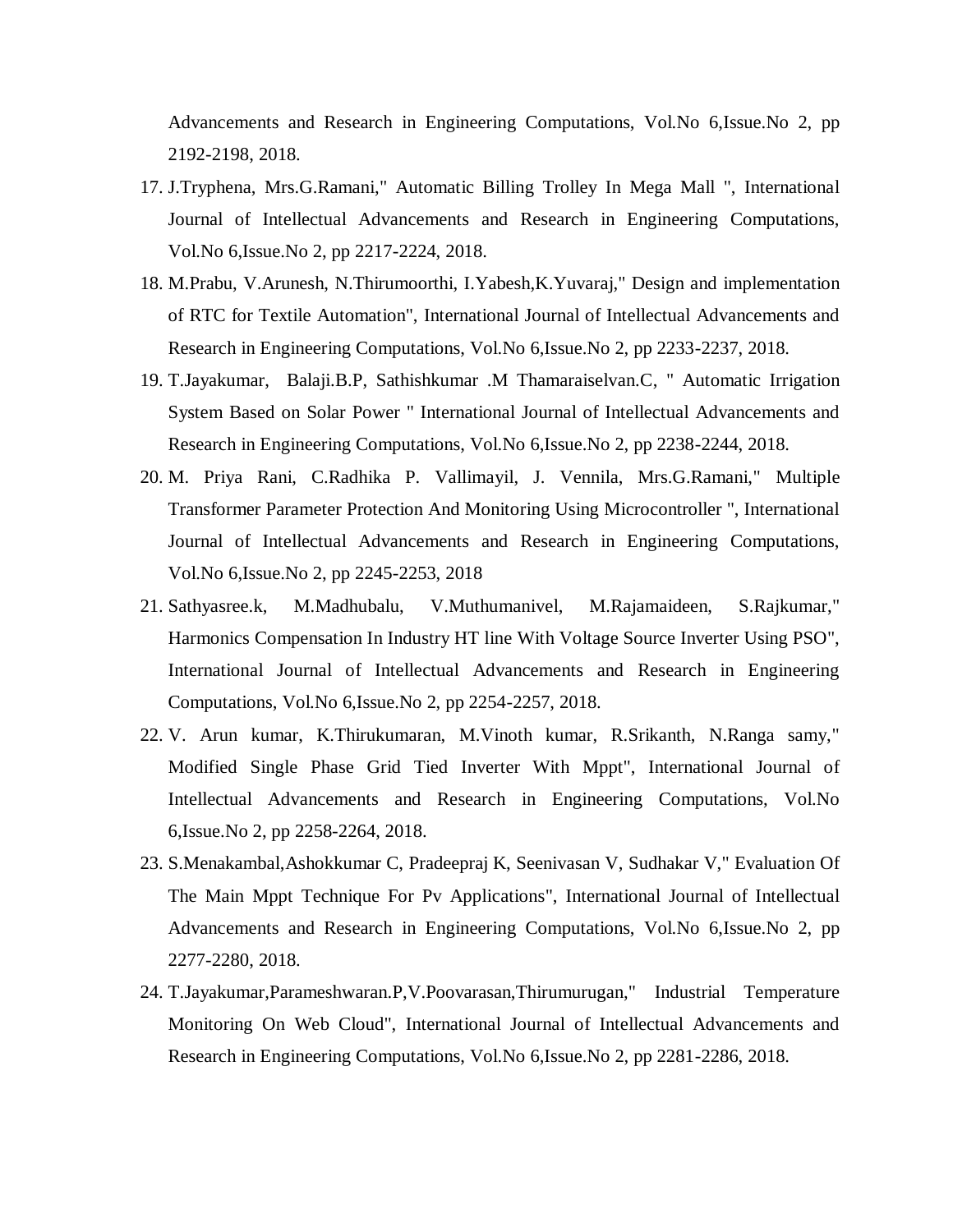- 25. Vivek M Nair, Dr.A.Satheesh," INTELLIGENT HYDROPONICS CARE USING Iothings", International Journal of Intellectual Advancements and Research in Engineering Computations, Vol.No 6,Issue.No 2, pp 2293-2298, 2018.
- 26. Ravichandran.V, Naveenkumar.K, Praveen.M, Ramesh.S, Suryaprakesh.R," Wireless Data Monitoring And Fault Analysis Using Zigbee And Gsm In Thermal Power Plant", International Journal of Intellectual Advancements and Research in Engineering Computations, Vol.No 6,Issue.No 2, pp 2299-2303, 2018.
- 27. Krishnagandhi.P, Gowtham V, Prem M, Sampath kumar S, Vijayakumar M, " Smart Condition Monitoring in an Industrial Automation - Wireless Performance Evaluation ", International Journal of Intellectual Advancements and Research in Engineering Computations, Vol.No 6,Issue.No 2, pp 2312-2319, 2018.
- 28. Mr. S. Prabhakaran, P. Dinesh, S.Gowtham, R.S.N.Jagan, " Valve Leakage Control And Monitoring System" , International Journal of Intellectual Advancements and Research in Engineering Computations, Vol.No 6,Issue.No 2, pp 2320-2325, 2018.
- 29. [P. Jamuna, S. Ramesh,](https://www.worldscientific.com/doi/pdf/10.1142/S0218126618502158)" Experimental Validation of Impedance Source Network Based Active Power Filter for Interconnection of PV System into Grid", [Journal of Circuits,](https://www.worldscientific.com/worldscinet/jcsc)  [Systems and Computers,](https://www.worldscientific.com/worldscinet/jcsc) Vol.No 27,Issue.No 14, pp-1850215(22pages), 2018(April).
- 30. T.Jayakumar, Dr.S.Albert Alexander," A Novel Hybrid Algorithm Controlled Modified Sepic Converter for Photovoltaic Fed Seventeen Level Multilevel Inverter", Journal Electrical Engineering, Vol.No 18,Issue.No 2, pp-525-532, ISSN 1582-4594,2018.
- 31. "Karthikprabu.B, Ayswarya.M, Chitra.R, Sailendran.S.P" Three elements control of boiler drum using IOT International Journal of Intellectual Advancements and Research in Engineering Computations, ISSN:2348-2079, Vol.–06(02) 2018 [1369-1376].
- 32. "G.Praveen Santhoshkumar, S.A.Saran, G.Magudeshwaran, E.Vignesh, P.Sabareeswaran." IOT based on water pumping system for agriculture using pic microcontroller Journal of Intellectual Advancements and Research in Engineering Computations, ISSN:2348-2079, Comp., Vol.–06(02) 2018 [1363- 1368].
- 33. "Sasikumar.S, Gowtham.R, Parvathikrishnan.J, Haribalaji.s, Vigneshwaran.A" Instinctive foam cutting machine using PLC Journal of Intellectual Advancements and Research in Engineering Computations, ISSN:2348-2079, Vol. –06(02) 2018 [1377- 1381].